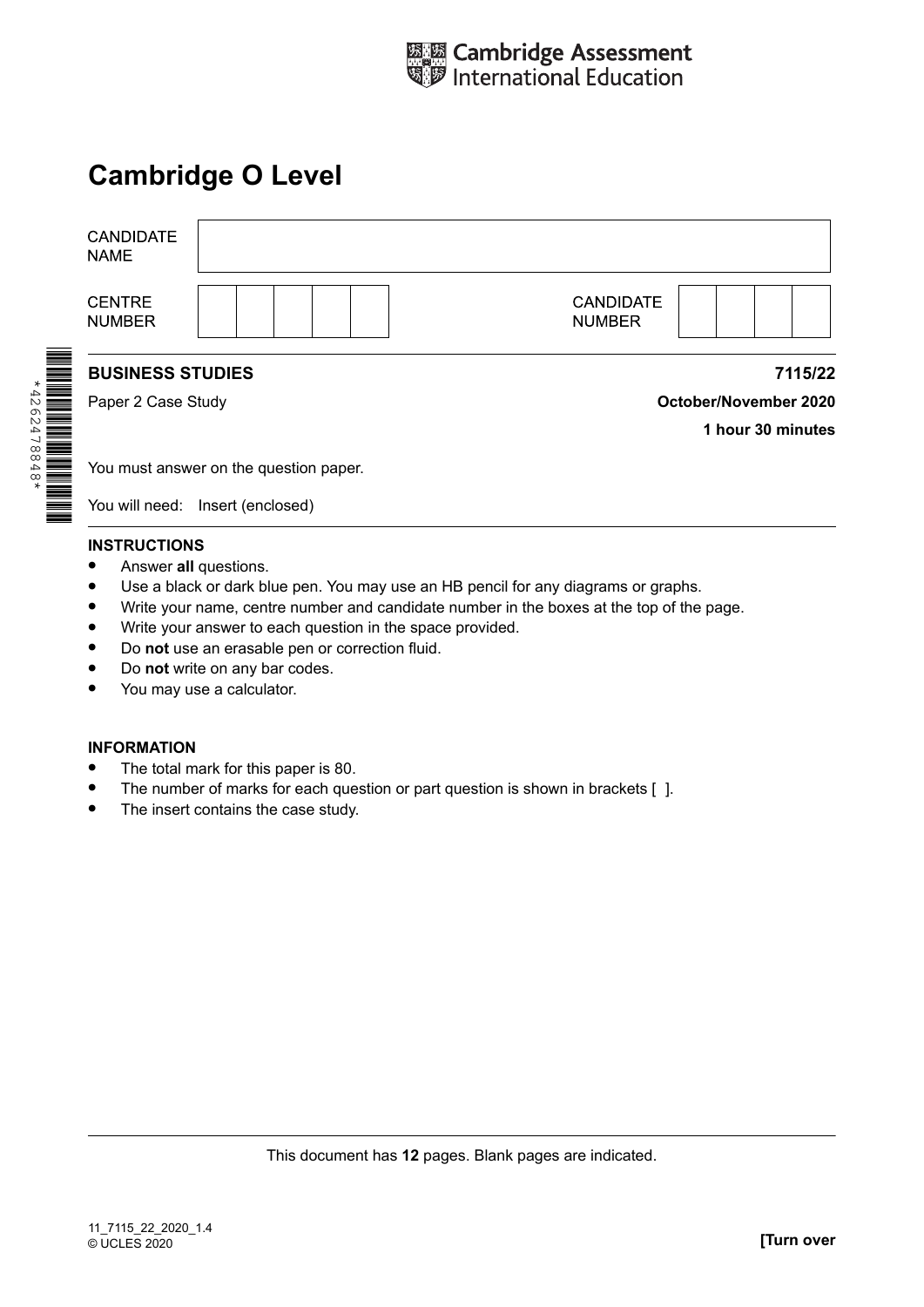$\overline{2}$ 

|  |  |  | 1 (a) Explain two reasons why finance is needed by CC. |  |
|--|--|--|--------------------------------------------------------|--|
|--|--|--|--------------------------------------------------------|--|

| [8] |
|-----|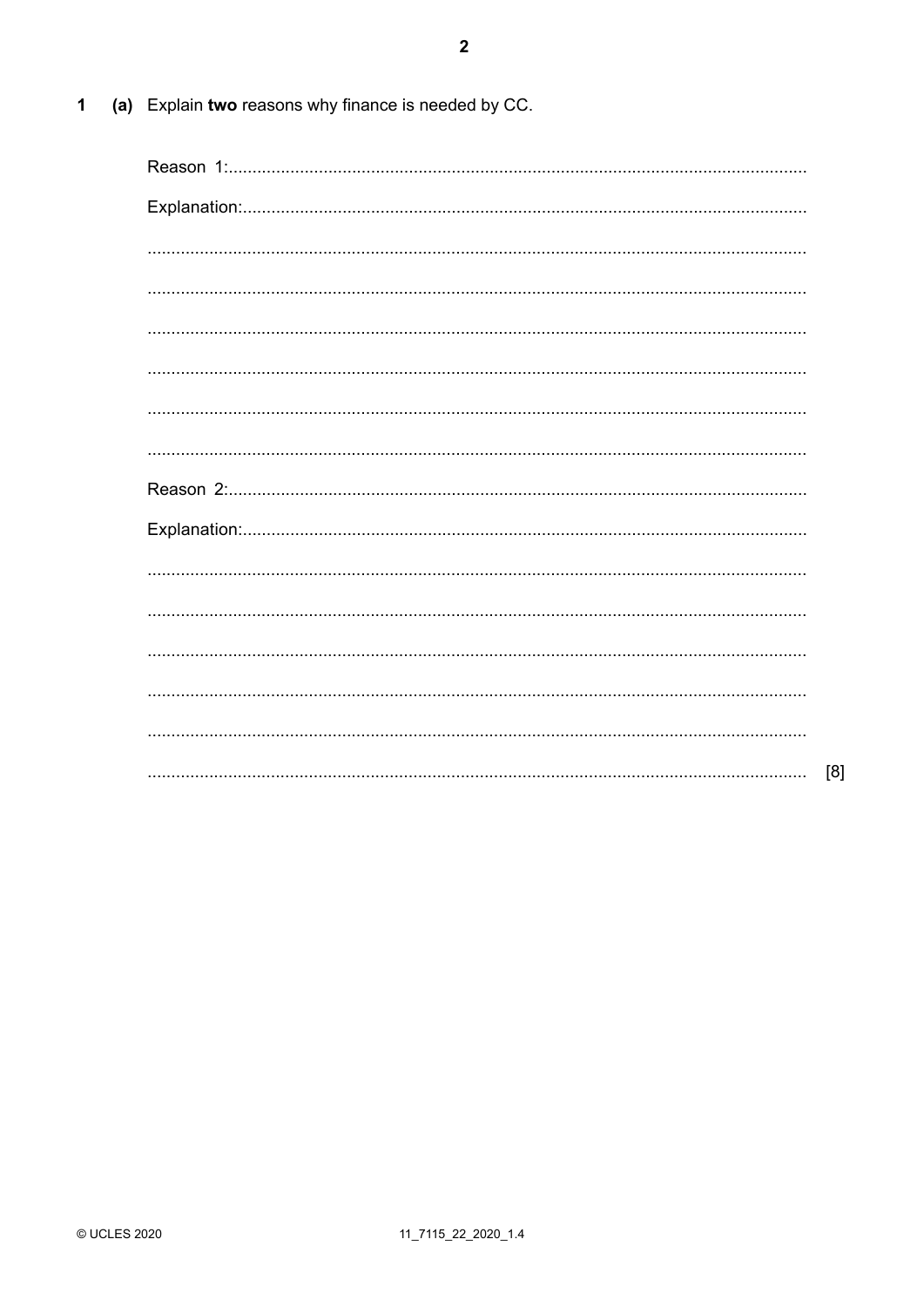- (b) Explain the benefits and limitations of the following two ways of achieving quality production.<br>Which way should CC use? Justify your answer.
	- Quality control  $\bullet$
	- Quality assurance  $\bullet$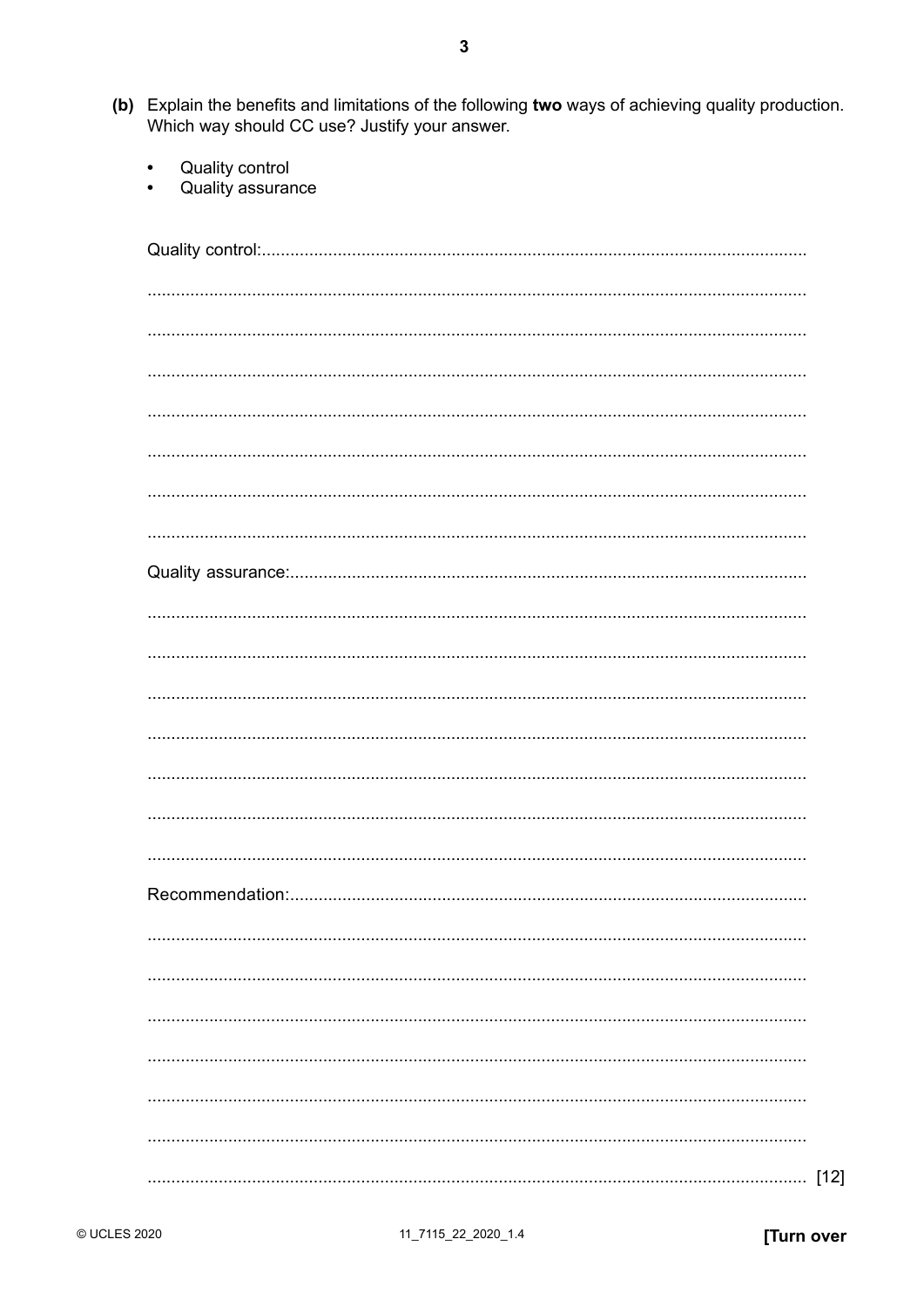(a) Explain two possible reasons why Aisha set up CC as a business partnership.  $\overline{\mathbf{2}}$ 

| [8] |
|-----|

© UCLES 2020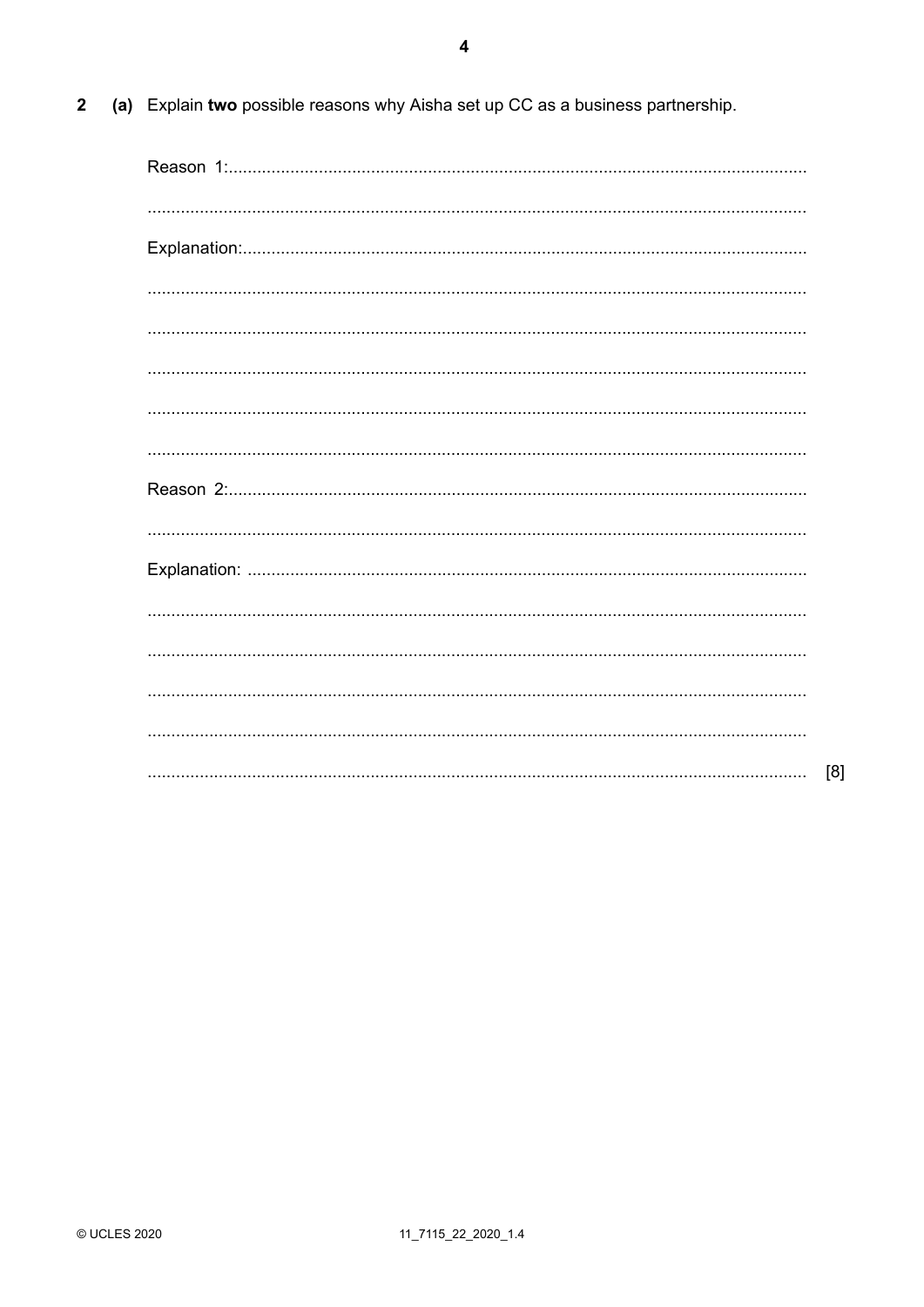- (b) Consider the advantages and disadvantages of the following three methods of employee selection. Which method should CC use when recruiting production workers? Justify your answer.
	- Application form  $\bullet$
	- Interview  $\bullet$
	- Aptitude tests  $\bullet$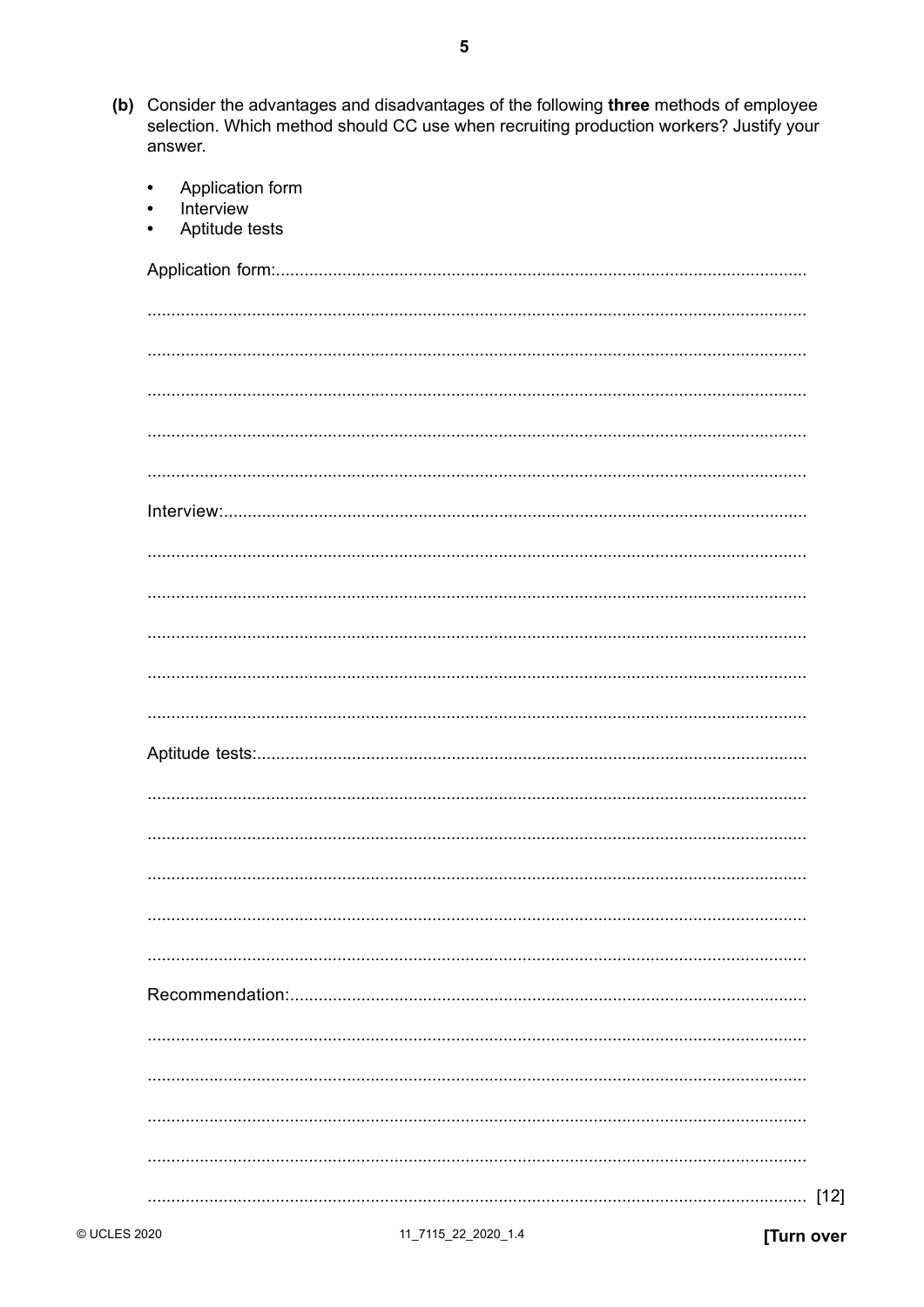(a) Explain two reasons why a new business is at a greater risk of failing than an established business.  $\overline{\mathbf{3}}$ 

| [8] |
|-----|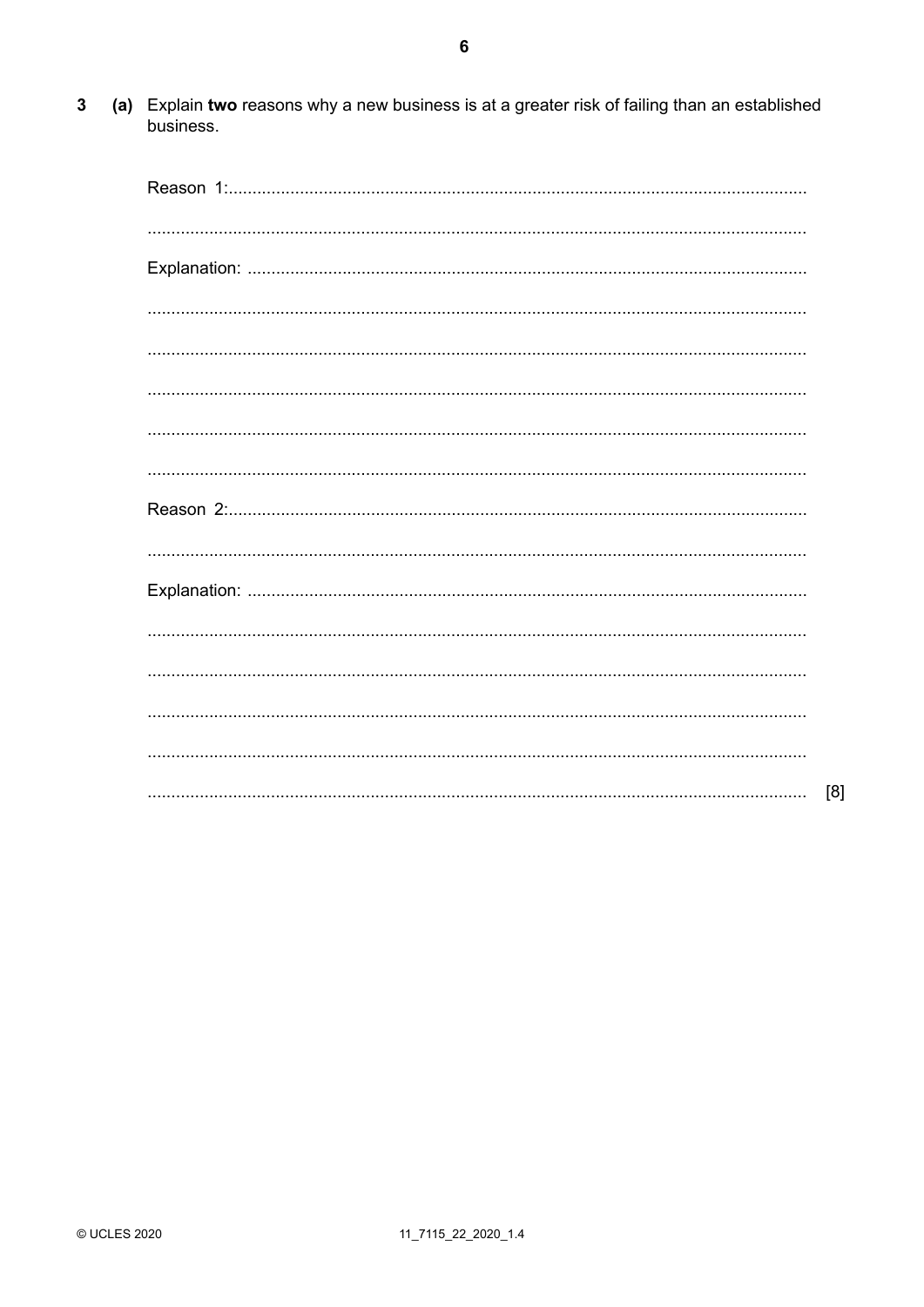- (b) Consider the following three elements of a suitable marketing mix for CC's new range of personalised mobile phone covers. Justify which element is the most important.
	- Pricing method  $\bullet$
	- Method of promotion  $\bullet$
	- Place distribution channel  $\bullet$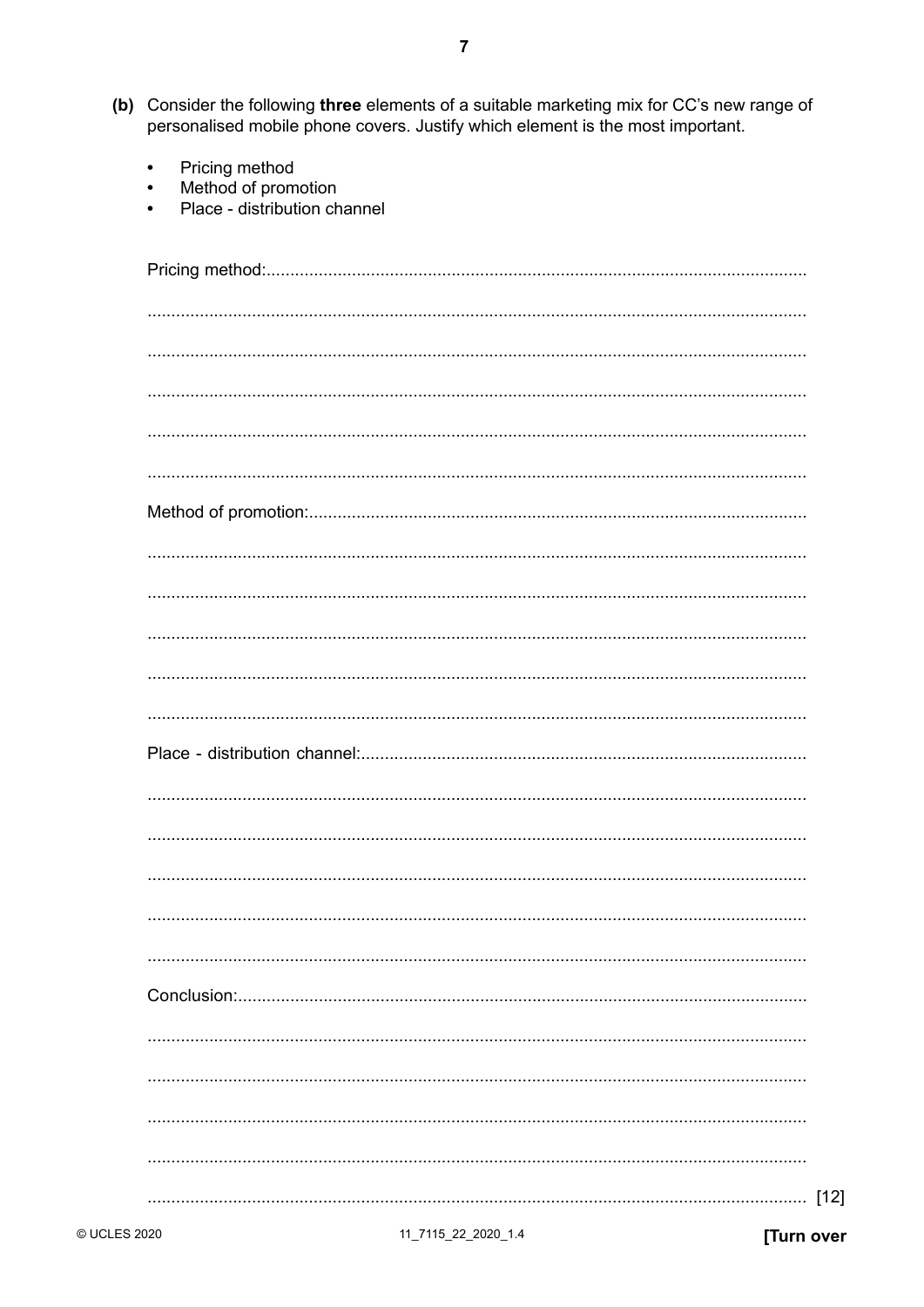| Gross profit margin<br>Profit margin<br>Current ratio<br>Acid test ratio |     |
|--------------------------------------------------------------------------|-----|
| Show your workings.                                                      |     |
|                                                                          |     |
|                                                                          |     |
|                                                                          |     |
|                                                                          |     |
|                                                                          |     |
|                                                                          |     |
|                                                                          |     |
|                                                                          |     |
|                                                                          |     |
|                                                                          |     |
|                                                                          |     |
|                                                                          |     |
|                                                                          |     |
|                                                                          |     |
|                                                                          |     |
|                                                                          | [8] |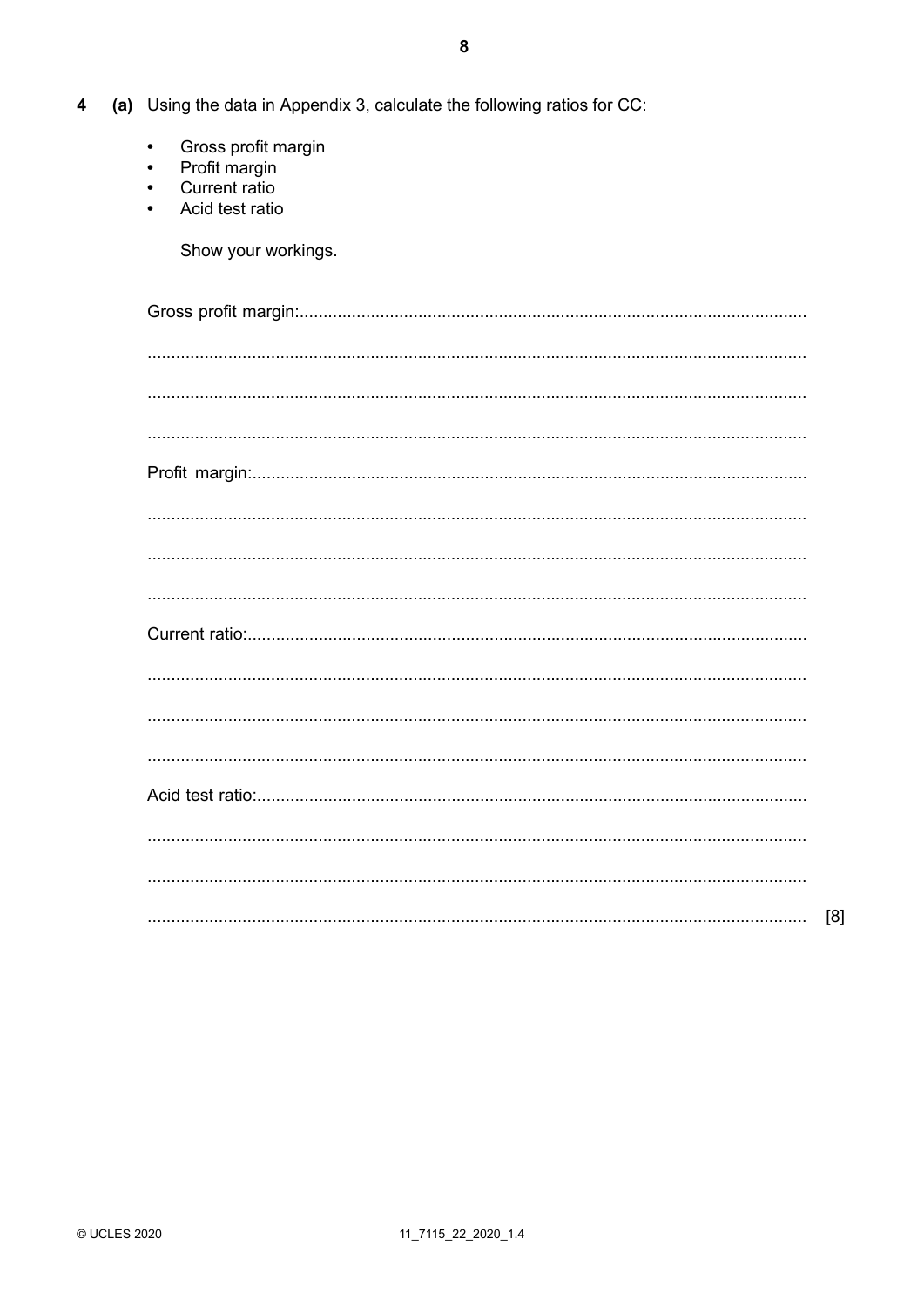- (b) Consider how the changes in the following three government legal controls could affect CC.<br>Which change is likely to have the greatest effect on profit? Justify your answer.
	- Increase in the minimum wage  $\bullet$
	- More controls over what can be stated in advertisements  $\bullet$
	- No waste plastic can be sent to landfill sites  $\bullet$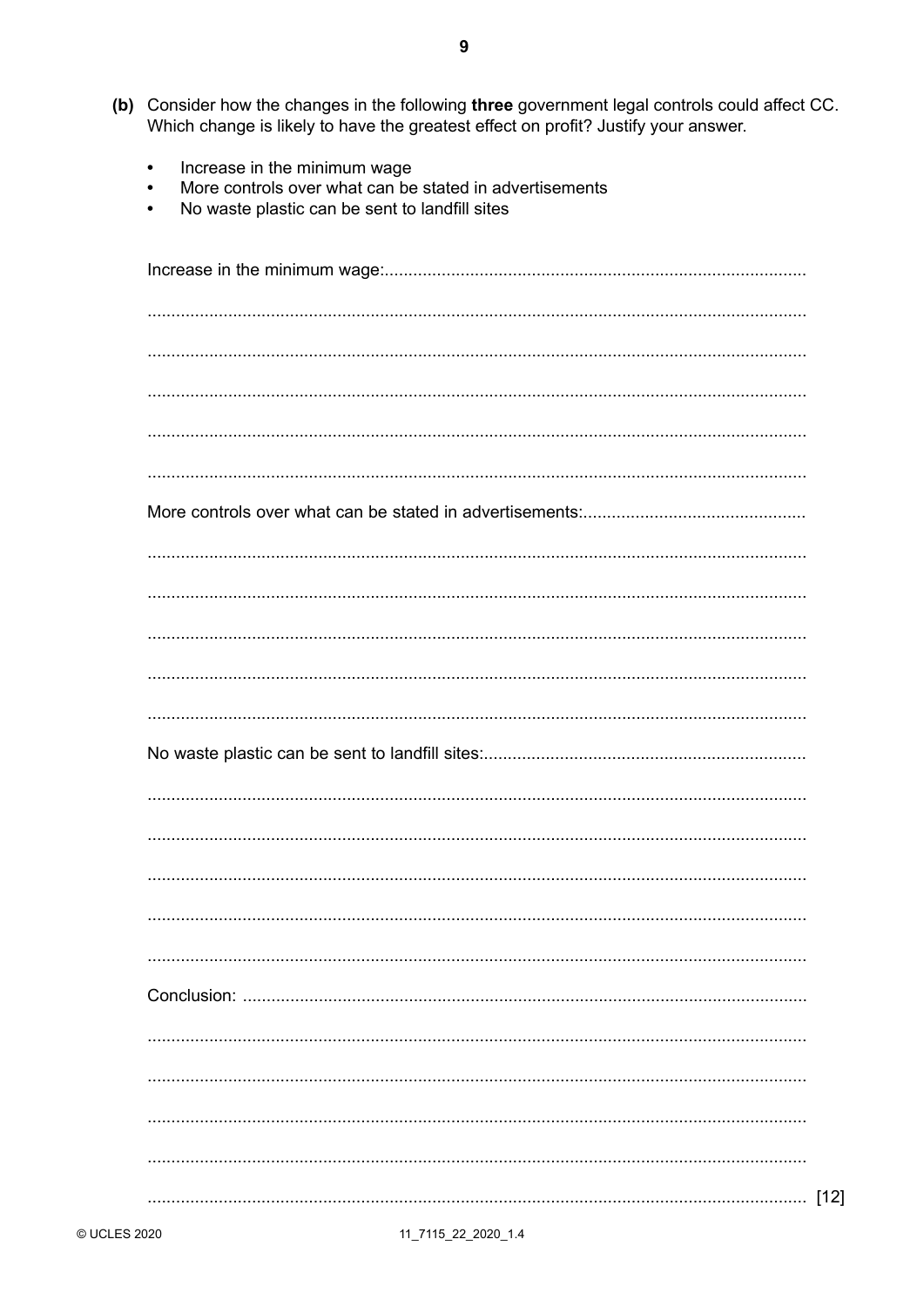## **BLANK PAGE**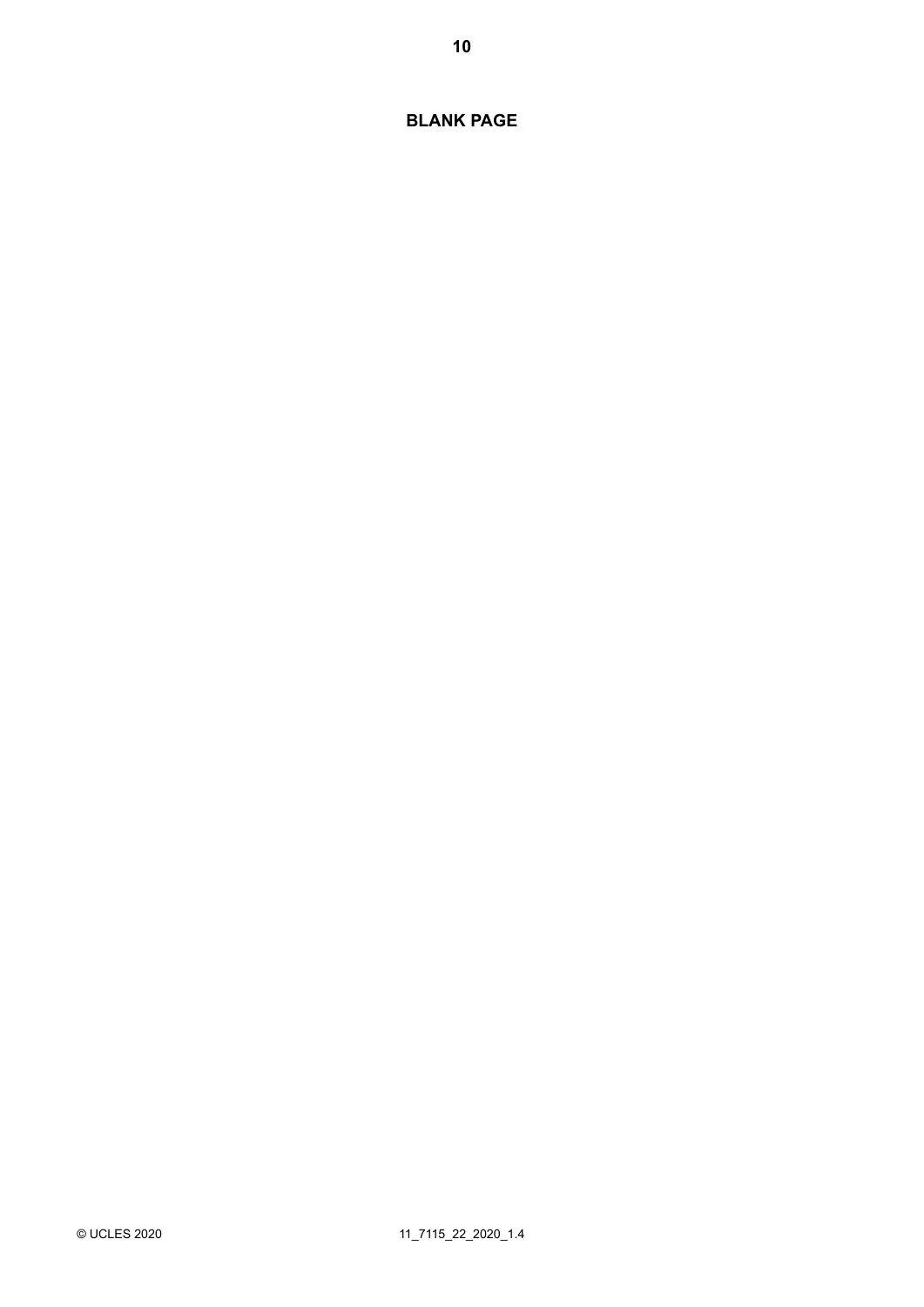## **BLANK PAGE**